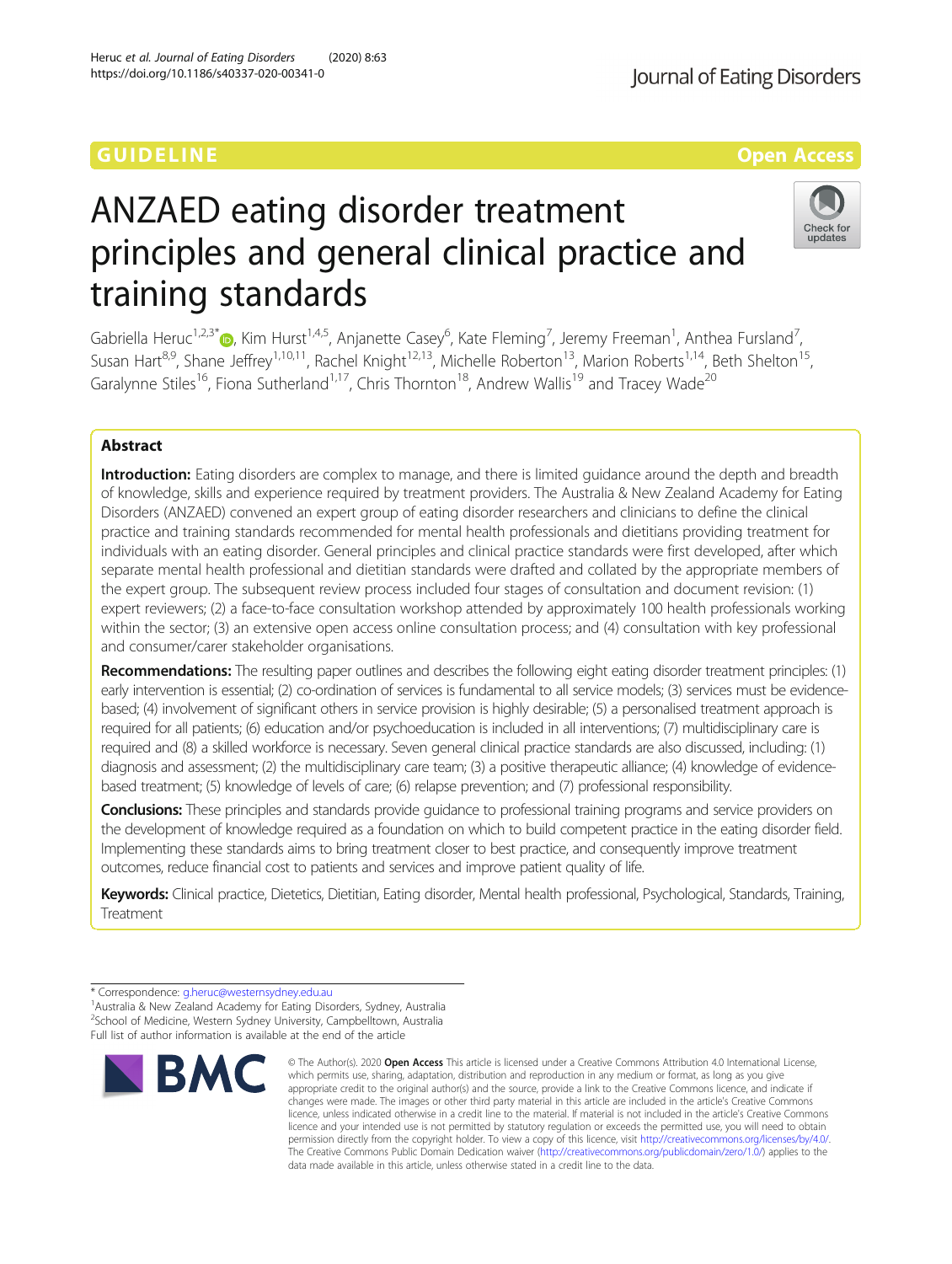#### **Definitions**

Mental health professional includes many types of health professionals working in mental health care, including psychologists, social workers, mental health nurses, occupational therapists and counsellors.

#### Plain English summary

Little research exists around the practitioner knowledge and skill required for the treatment of eating disorders. To ensure best practice, patient safety and optimal patient outcomes in eating disorder management, health professionals need to demonstrate adequate knowledge through specialised training and experience. The Australia & New Zealand Academy for Eating Disorders (ANZAED) convened an expert group of eating disorder researchers and clinicians to define the clinical practice and training standards recommended for mental health professionals and dietitians providing treatment for individuals with an eating disorder. There was a four-stage review and consultation process including: [\[1](#page-7-0)] expert reviewers [[2](#page-7-0)]; a face-to-face consultation workshop attended by approximately 100 health professionals working within the sector [[3\]](#page-7-0); an extensive open access online consultation process; and [[4](#page-7-0)] consultation with key professional and consumer/ carer stakeholder organisations. These clinical practice and training standards are intended to bolster the eating disorder knowledge of mental health professionals and dietitians who are treating patients with an eating disorder. This paper outlines the knowledge required of mental health and dietetic professionals, to successfully respond, treat and manage eating disorders and promote a coordinated and consistent approach to professional development and training with the aim of service improvement. Implementing these practice and training standards aims to bring treatment closer to best practice, and consequently improve treatment outcomes, reduce financial cost to patients and services and improve patient quality of life.

#### Introduction

Eating disorders are severe, complex and often debilitating mental health conditions, characterised by a severe and persistent disturbance in eating behaviour. Affecting approximately 16% of adults [[1\]](#page-7-0), 8–15% of adolescents [[2\]](#page-7-0) and children as young as 5 years [\[3](#page-7-0)], they are often associated with serious psychological  $[2, 4]$  $[2, 4]$  $[2, 4]$ , social  $[5]$  $[5]$ and physical complications  $[4, 6, 7]$  $[4, 6, 7]$  $[4, 6, 7]$  $[4, 6, 7]$  $[4, 6, 7]$  $[4, 6, 7]$ , poor quality of life [[8](#page-7-0)–[10\]](#page-7-0), as well as a significantly higher mortality than the average population and among the highest for a psychiatric illness [\[11](#page-7-0)]. Due to the psychiatric and medical complexity, a well-coordinated multidisciplinary treatment is often required, placing significant financial burden on individuals, families, services and societies [[10](#page-7-0), [12\]](#page-7-0). The earliest possible access to evidence-based treatment delivered by a competent workforce is essential to minimise financial cost and maximise patients' physical wellbeing, mental health and quality of life. Professionals with limited experience and a poor understanding of eating disorder management may risk causing harm to patients or delay recovery [\[13](#page-7-0)]. Thus, to ensure best practice, patient safety and optimal patient outcomes, health professionals need to demonstrate a breadth of knowledge, through training and experience, in managing severe and complex eating disorders [[14](#page-7-0), [15](#page-7-0)].

To date, tertiary health education programs have provided limited training in eating disorders, and graduates enter the workforce with inadequate skills needed to work in this field. The National Agenda for Eating Disorders in Australia identified that 97% of clinicians had received no or insufficient training in eating disorders to enable them to provide treatment with confidence [[16\]](#page-7-0). The National Eating Disorder Collaboration (NEDC) therefore developed a set of eating disorder core competencies as a foundation for strengthening the workforce [\[17](#page-7-0)]. The current paper builds on the NEDC competencies by outlining the essential principles of treatment provision and minimum clinical practice and training standards recommended for mental health professionals and dietitians providing treatment in the field of eating disorders. The standards detail the knowledge, practical skills and experience required to competently manage and treat patients with an eating disorder, as well as the expectations and content needed in training programs to support clinicians attaining these standards.

These principles and standards are a project of the Australia & New Zealand Academy for Eating Disorders (ANZAED), the peak body for eating disorder professionals involved in research, prevention, treatment and advocacy in Australia and New Zealand. ANZAED fosters professional development and networking in the eating disorder field and provides leadership within the eating disorder sector. This project represents the work of the co-authors, a core expert group of clinicians and researchers, and incorporates sector-wide public consultation and feedback. The current paper aims to provide guidance on the important treatment principles and minimum general clinical practice and training standards for mental health and dietetic professionals who provide treatment to individuals with an eating disorder.

## Methods of practice and training standards development

ANZAED established two expert working groups – the mental health professional and dietitian groups – with representatives from around Australia and New Zealand. The groups included both clinicians and academics each with greater than ten years' experience within the field of eating disorders. The mental health group included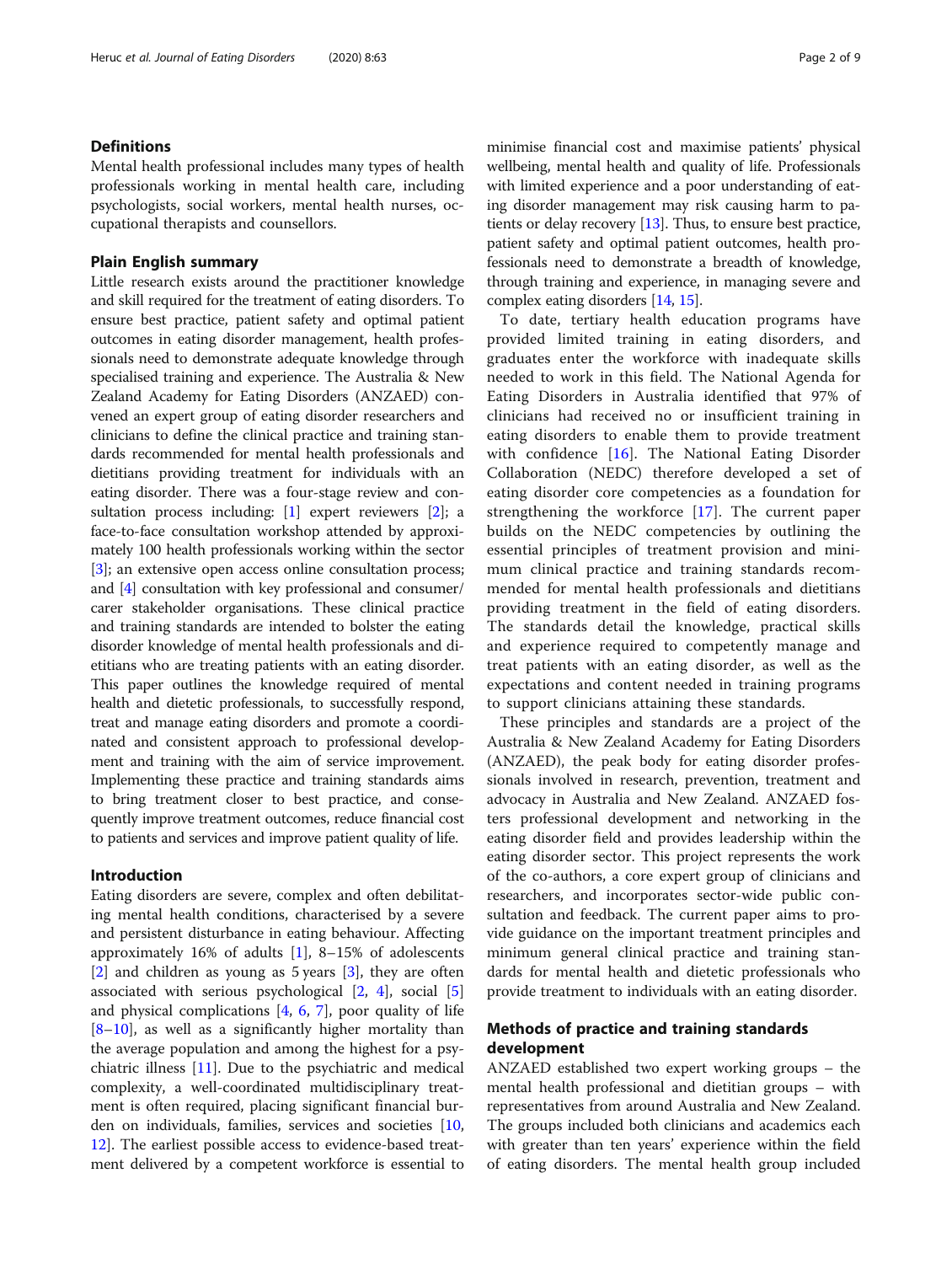nine professionals with backgrounds including psychology, social work and occupational therapy, and eight dietitians made up the other group.

Each working group initially developed separate draft standards based on published evidence and clinical experience. These were then combined to create overall general clinical practice standards, as well as professionspecific practice and training standards, which were reviewed and refined by each respective working group, ANZAED's Executive Committee, and expert advisors. The next draft version was then presented for public face-to-face consultation at the ANZAED 2019 Conference in Adelaide, with feedback received and incorporated from eating disorder professionals  $(n = 100)$ . Following this, online consultation from the broader public was sought, with feedback received from international expert advisors, professional bodies (various disciplines) and consumer and carer groups with comments reviewed and integrated by the working groups. The final version was also reviewed by the NEDC Steering Committee and again by ANZAED's Executive Committee. Consensus on all papers was reached through discussion by the authors and there was no identified conflict of interest. The resulting eight principles and seven general clinical practice standards are detailed below. The mental health-specific [\[18\]](#page-7-0) and dietetic-specific [\[19](#page-7-0)] practice and training standards are published separately.

#### Recommendations

#### General principles

Patient journeys across the developmental spectrum of eating disorders are varying and complex, involving many different trajectories, from brief illnesses to recurring, but different eating disorders [\[20\]](#page-7-0) each might present alongside various cooccurring diagnoses. Despite this complexity, the goal of recovery and improved quality of life informs all service provision. Recovery principles support individuals with an eating disorder, their family and significant others to engage in meaningful activities and occupations, undertake social activities, reinvest in important life roles, and restore and maintain appropriate eating habits, thoughts and behaviours. No single service model can be specified, but there are general principles that should guide the development and implementation of any service provision, as outlined in Fig. [1](#page-3-0) and detailed below.

1. Early intervention is essential. Given the wideranging adverse impacts of an eating disorder on physical, mental, social and occupational health, aiming for the earliest intervention possible is necessary to prevent long-term suffering and disability  $[21]$  $[21]$ . Eligibility for services and treatments

is not to be limited to the presence of an eating disorder that meets strict diagnostic criteria.

- 2. Co-ordination of services is fundamental to all service models. Disruption to care, and subsequent deterioration in the consumer's health, may occur when individuals transition between treatment settings, e.g. inpatient to outpatient-based treatment, between public and private settings, or between child and adolescent services to adult services [\[22](#page-7-0)]. The co-ordination of eating disorder services that minimises or removes such disruptions is key to effective service provision.
- 3. Services must be evidence-based. The current recommendations for evidence-based therapy across different treatment guidelines is summarised in Table [1](#page-4-0) [[23](#page-7-0)]. Where deviations are considered necessary, options should be evaluated, and expert supervision sought. Deviations from evidence-based protocols are not uncommon [[24\]](#page-7-0), but most typically involve avoidance of effective elements of therapy that are perceived by clinicians as producing short-term distress for the patient [[25](#page-7-0), [26\]](#page-7-0), and therefore cause the therapist anxiety. Inadequate treatment response to evidence-based eating disorder treatment may indicate a need for more intense treatment options [\[27\]](#page-7-0), e.g. more frequent sessions at an earlier stage, use of adjunct therapies, the inclusion of family and significant others as part of the treatment team, day- or inpatient treatment, or multi-family therapy.
- 4. Involvement of significant others in service provision is highly desirable. Utilising the resources of the family and significant others, with consent, is a key pillar in many eating disorder treatments regardless of the age of the person and the type of eating disorder. In some treatments, family involvement is essential (e.g., Family therapy for child and adolescent anorexia nervosa). In addition, upskilling of significant others so they feel more confident and equipped to deal with an eating disorder while attending to their own needs is important [\[28\]](#page-7-0).
- 5. A personalised treatment approach is required for all patients. The treatment intensity should be matched to the clinical presentation of the patient allowing for stepping up and down in intensity of care as needed, rather than automatically starting patients at the lowest intensity option. Clinician firmness and empathy are needed to promote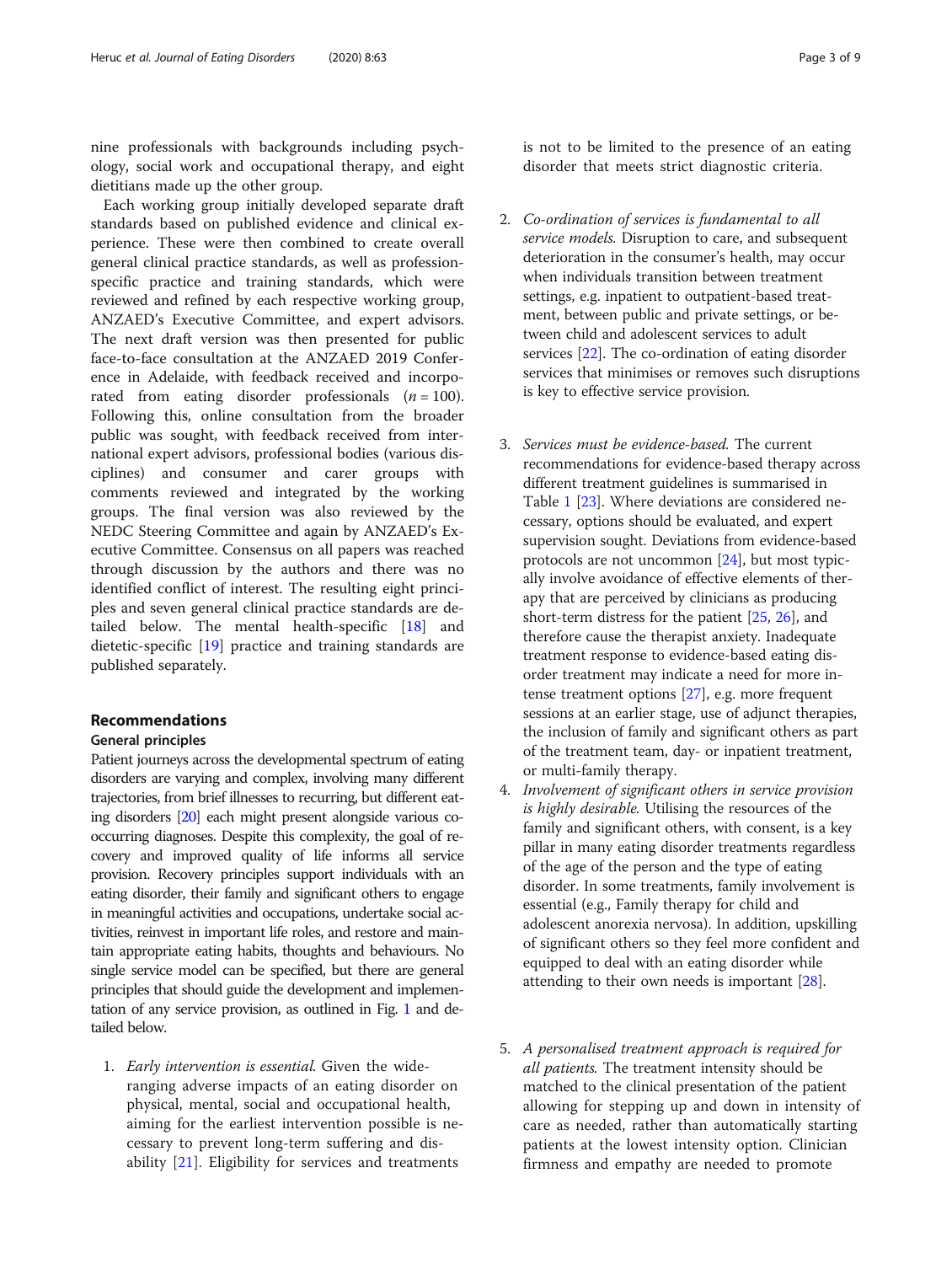<span id="page-3-0"></span>

change. Session by session evaluation [\[29](#page-7-0)] collaboratively shared with the patient (and family as appropriate) is essential, not only for improving outcomes [[30\]](#page-7-0), but also for detecting lack of early change as this predicts poorer outcome across eating disorders and modalities of treatment [[31](#page-7-0)]. Services should be delivered in a culturally responsive manner, considering body size, age, sexuality and gender, with an awareness of working with Indigenous people (e.g. (Aboriginal & Torres Strait Islander, Maori [tangata whenua] and Pacific peoples) and people from culturally and linguistically diverse backgrounds. It is important that clinicians adopt a strengths-focused approach, supporting recovery and/or quality of life, tailored to meet individual decision-making capacity and needs as they develop over the course of the illness.

6. Education and/or psychoeducation is included in all interventions. Communication and information for those with an eating disorder, as well as families and significant others involved in supporting the

person, is important, particularly given the degree of misinformation widely available about 'healthy' eating, weight and the medical impact of disordered eating. Education and/or psychoeducation should also include the rationale for evidence-based treatment strategies, including an initial focus on restoring nutritional health.

7. Multidisciplinary care is required. Eating disorders co-occur with a range of serious physical and psychological issues. Clinicians need to understand and ensure that a medical practitioner (e.g., general practitioner and/or paediatrician) is actively involved in patient care to provide regular medical monitoring and linked with other treating professionals, which may include psychiatrists, psychologists, dietitians, social workers, occupational therapists, mental health nurses and eating disorder-trained peer support workers. The clinician should be aware of and have access to tertiary-level eating disorder services, specialised private practices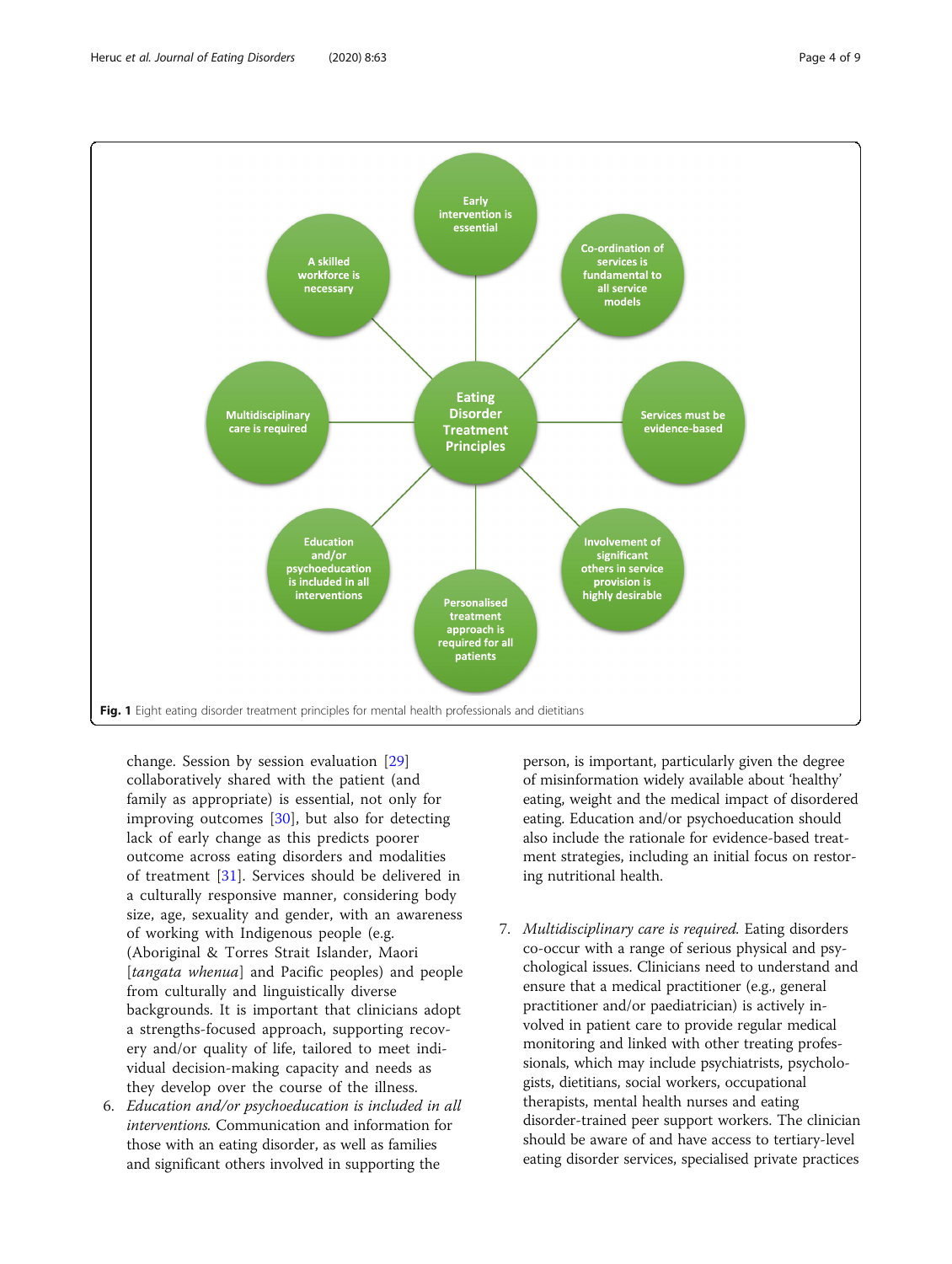#### <span id="page-4-0"></span>Table 1 Recommendations for treating eating disorders (ED) summarised from current treatment guidelines<sup>a</sup> [[23](#page-7-0)]

#### General Principles

Treatment should include psychoeducation; weight monitoring; addressing physical and mental health (including self-harm or suicidal behaviour); involve a multidisciplinary team and coordinated care between services; include the person's family members or significant others where appropriate; be mindful that individuals with an eating disorder are vulnerable to stigma and shame; be sensitive when discussing a person's weight and appearance; assess and, where possible modify, the impact of the environment (e.g. social media).

| <b>Diagnosis</b>                   | Principles specific to the eating disorder                                                                                                                                                                                                                                                                                                                                                                                                                                                                                                                                                                                                  | Specific outpatient therapies recommended across the<br>quidelines                                                                                                                                                                                                                                                                                                                                                                           |
|------------------------------------|---------------------------------------------------------------------------------------------------------------------------------------------------------------------------------------------------------------------------------------------------------------------------------------------------------------------------------------------------------------------------------------------------------------------------------------------------------------------------------------------------------------------------------------------------------------------------------------------------------------------------------------------|----------------------------------------------------------------------------------------------------------------------------------------------------------------------------------------------------------------------------------------------------------------------------------------------------------------------------------------------------------------------------------------------------------------------------------------------|
| Anorexia<br>nervosa                | 1. A key goal is to help patients reach a healthy body weight for their<br>age<br>2. Explain to the patient and their family the effects of starvation on the<br>brain and body, and the need to reverse starvation by nutritional<br>rehabilitation<br>3. Weight gain is key to supporting other changes needed for recovery<br>4. When weighing consider sharing the results with the patient and<br>family<br>5. Only offer dietary counselling as part of a multidisciplinary approach<br>6. Do not offer medication as a sole approach<br>7. Have clear criteria for moving to more intensive treatment, e.g.<br>admission to hospital | <b>Children and adolescents:</b> Family therapy for anorexia<br>nervosa <sup>b</sup> (parent-focused and multi-family group also ac-<br>ceptable); ED-focused CBT (CBT-ED) enhanced with family in-<br>volvement; adolescent-focused psychotherapy<br>Adult: Maudsley anorexia nervosa treatment for adults<br>(MANTRA); Specialist supportive clinical management (SSCM);<br>CBT-ED; eating disorder-focused focal psychodynamic<br>therapy |
| <b>Bulimia</b><br>nervosa          | 1. Explain that psychological treatments have limited effect on body<br>weight<br>2. Explain that dieting increases the chance of binge eating<br>3. Do not offer medication as a sole approach; SSRIs are recommended<br>as an adjunct treatment                                                                                                                                                                                                                                                                                                                                                                                           | <b>Children and adolescents:</b> CBT-ED with family involvement;<br>bulimia nervosa-focused family therapy<br>Adult: Guided self-help CBT-ED; CBT-ED; interpersonal<br>psychotherapy                                                                                                                                                                                                                                                         |
| <b>Binge</b><br>eating<br>disorder | 1. Explain that psychological treatments have limited effect on body<br>weight<br>2. For adolescents, offer the same treatments as adults<br>3. Do not offer medication as a sole approach; SSRIs are recommended<br>as an adjunct treatment                                                                                                                                                                                                                                                                                                                                                                                                | <b>Adolescents and adults:</b> Guided self-help CBT-ED; CBT-ED;<br>interpersonal psychotherapy                                                                                                                                                                                                                                                                                                                                               |

OSFED: Offer the treatment for the eating disorder it most closely resembles; ARFID: Does not currently appear in treatment guidelines, the reader is referred to Thomas, J., & Eddy, K. (2019). Cognitive-Behavioral Therapy for Avoidant/Restrictive Food Intake Disorder: Children, Adolescents, and Adults. (2019). Cambridge: Cambridge University Press.

a Treatment quidelines included Royal Australian and New Zealand College of Psychiatrists Clinical Practice Guidelines for the Treatment of Eating Disorders, National Clinical Guidelines (Denmark), Clinical Practice Guidelines (France), S3-guidelines for Assessment and Treatment of Eating Disorders (Germany), Practice Guidelines for the Treatment of Eating Disorders (Netherlands), Clinical Practice Guidelines for Eating Disorders (Spain), Eating Disorders: Recognition and Treatment (United Kingdom), Practice Guidelines for the Treatment of Eating Disorders (USA) <sup>b</sup> Family therapy for AN also known as Family Based Treatment, Maudsley Family Therapy

or professionals with relevant expertise for consultation, supervision, guidance and referral, if required.

8. A skilled workforce is necessary. Evidence suggests that clinician expertise in eating disorders produces better outcomes. For example, in child and adolescent anorexia nervosa, specialised outpatient eating disorder teams have been associated with faster recovery, higher patient satisfaction, lower costs, lower rates of inpatient admission and better case identification and access compared to care by generalist services [[32](#page-7-0), [33\]](#page-7-0). It is important, however, to note that expert supervision of novice therapists can produce similar outcomes to those of experienced therapists [\[34\]](#page-7-0).

#### General clinical practice standards

To provide effective management of the physical and psychiatric complexities of eating disorders as well as clinical safety, minimum understanding, knowledge and skills are essential for health professionals practicing in

the space. It is recommended that all clinicians involved in the assessment, diagnosis, management and treatment of patients with an eating disorder follow the below practice standards.

- 1. Diagnosis and assessment. Clinicians should be aware of and have a working knowledge of the current diagnostic criteria for eating disorders [\[35\]](#page-7-0), and clinical features of related appearance and eating conditions. They should conduct an assessment consistent with their understanding and scope of practice and arrive at a shared understanding of the illness with their patient, family (if applicable) and treatment team.
- 2. Multidisciplinary care team (MDT). Treatment of eating disorders should be multidisciplinary, including a medical practitioner, mental health professional and a dietitian if accessible. Respective roles across the MDT should be clearly documented and understood, and a designated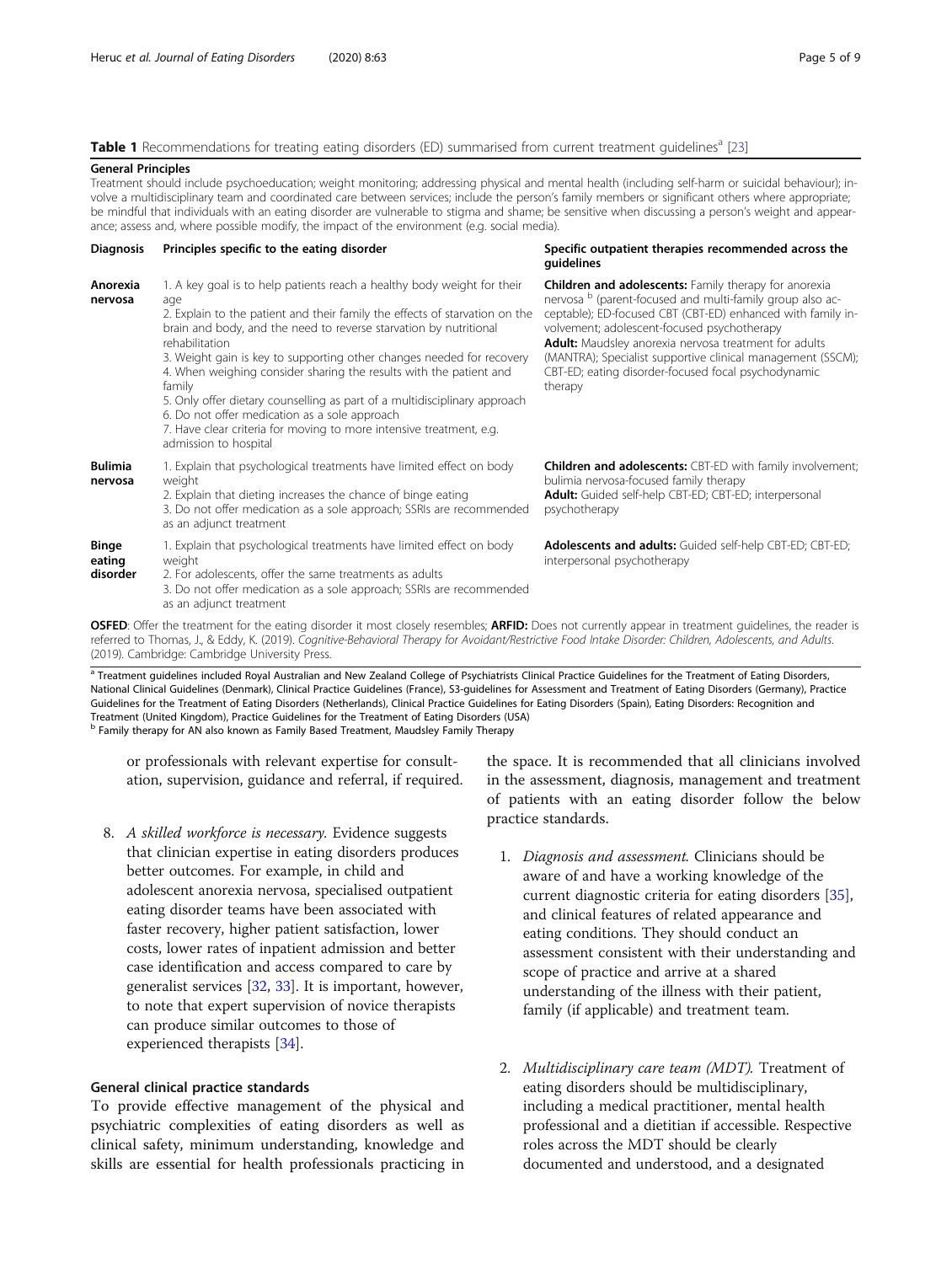clinical lead identified. Processes of communication within the MDT need to be clearly outlined. All clinicians must practice within the scope of their profession and know when to refer to another clinician with focused eating disorder skills. However, all clinicians will need to have an interdisciplinary working knowledge of medical, mental health, nutritional and psychiatric aspects of eating disorders, as indicated below:

Medical: All clinicians should understand the significant physical risks associated with eating disorder behaviour, including the risk of death, and be aware of the parameters of physical stability, as outlined in the Royal Australian and New Zealand College of Psychiatry clinical practice guidelines for the treatment of eating disorders [\[36](#page-7-0)]. There is a need for all patients to have a medical assessment, preferably by a medical practitioner who understands the clinical symptoms and signs indicating the risks associated with eating disorders. Ongoing medical review should be a non-negotiable element of treatment.

Mental Health: All clinicians should understand core psychological principles including behaviour change, behavioural experiments, core counselling micro-skills, modifying cognitions, managing affect and addressing underlying issues that may maintain the behavioural aspects of the eating disorder. Referral to a mental health professional is recommended for most patients to provide psychological support and evidence-based psychological interventions.

Nutritional: All clinicians should have a knowledge of nutritional issues relevant to eating disorders (e.g. regular eating, the consequences of starvation or low energy availability, effects of binge eating and compensatory behaviours, body weight, paediatric growth charts [[37\]](#page-7-0), the importance of nutritional rehabilitation and an understanding of the importance of weight and health recovery). Referral to a dietitian experienced in eating disorder management is recommended for patients finding it difficult to achieve nutritional, behavioural or physical goals (e.g. with malnutrition, risk of refeeding syndrome, nutritional complications, etc.), or with co-occurring medical conditions that may affect nutritional management (e.g. pregnancy, diabetes, polycystic ovarian syndrome, food allergy/intolerance, bowel disease, etc.).

Psychiatric: All clinicians should have an awareness of common co-occurring psychiatric presentations, and the ability to assess and respond to a risk of harm to self, and suicidal ideation. An assessment by a psychiatrist, preferably one experienced in eating disorders, is recommended where risk is identified, a complex formulation and treatment plan is required and/or when medication

is required to support complexity and co-occurring diagnoses.

- 3. Positive therapeutic alliance. Many people with an eating disorder find the process of change difficult. Clinicians should possess skills to develop a solid therapeutic alliance, address ambivalence about change and build up self-efficacy [\[38\]](#page-7-0). They should also reach a collaborative agreement on the approach to, and goals and topics of therapy. In addition the clinician should understand the need for non-negotiables and assist patients to achieve early symptom improvement, which enhances therapeutic alliance and treatment outcomes in eating disorders [\[39](#page-7-0)]. The clinician should be competent in managing the challenges that arise within the therapist-patient relationship, while utilising the support of family and significant others.
- 4. Knowledge of evidence-based treatment. Clinicians should be aware of clinical practice guidelines that summarise evidence-based approaches for the treatment of eating disorders (Table [1\)](#page-4-0). At a minimum, treatment should be specific to the patient's age, diagnosis and stage of illness. All clinicians should understand the roles and importance of general psychoeducation for eating disorders, regular in-session weighing (as appropriate), the establishment of regular eating, weight restoration and/or stability; self-monitoring and behavioural strategies directed at addressing behaviours such as restriction, binge eating, and compensatory behaviours. Where possible and appropriate, children or adolescents should be seen in a family-centred context, and adult patients' families and significant others included in treatment.
- 5. Knowledge of levels of care. Clinicians should be aware of the local treatment options that may be available to their patient (e.g., acute medical hospitalisation, admission to a specialist eating disorder inpatient unit, a partial hospitalisation program or day program, intensive outpatient therapy or peer mentoring programs). It is important that clinicians are aware of the services that are not available in the local area, and to know where the closest available alternative treatment service is located. Treatment options may include involuntary treatment and the use of a community treatment order. Clinicians should be aware of local guidelines for moving between levels of care. Constant assessment of patient status and progress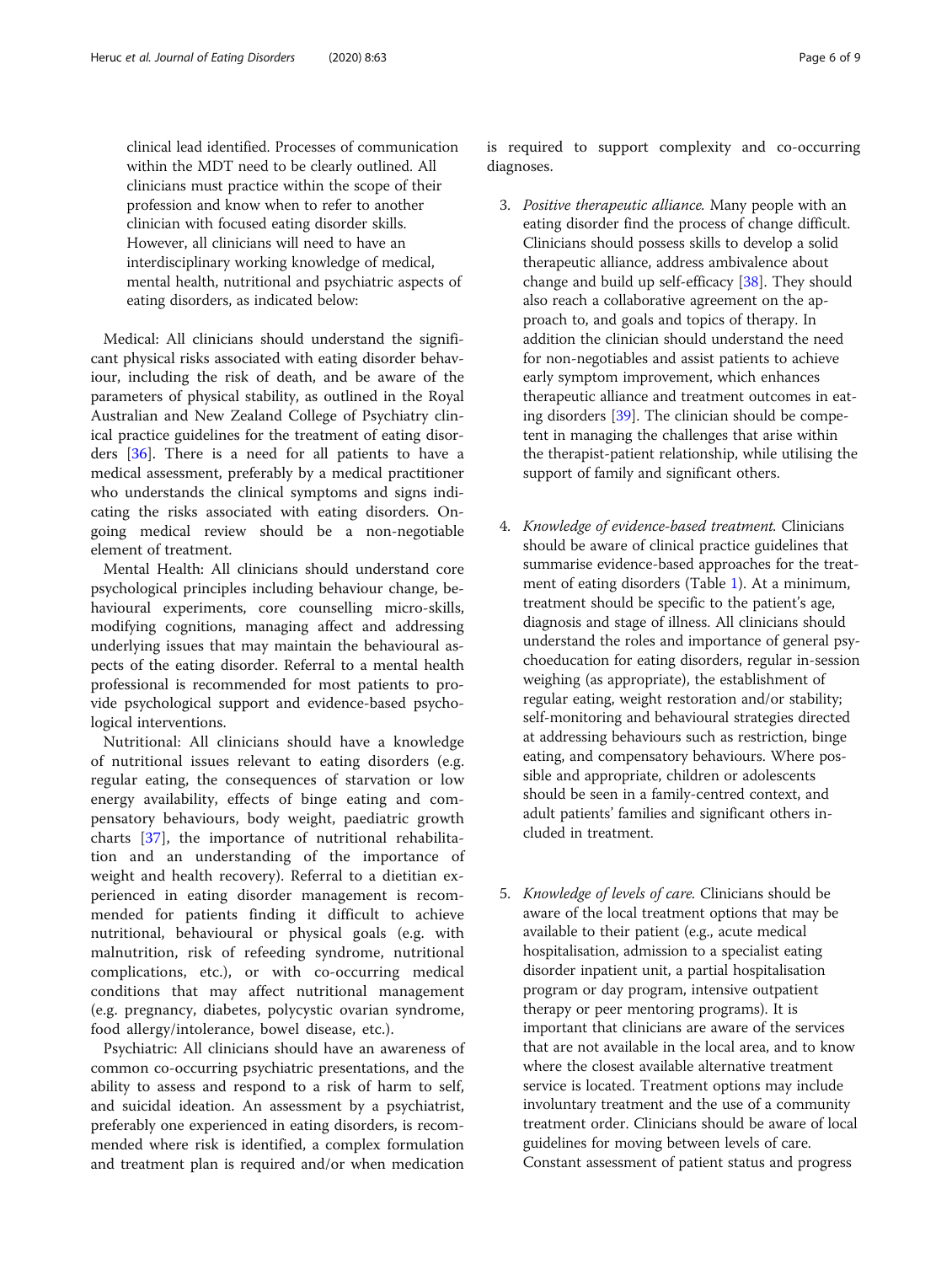is needed to inform changes in the level of care. Wherever possible these changes should be made collaboratively with the patient. It should be recognised that psychotherapy with a severely malnourished patient (noting this can present across the weight spectrum) is unlikely to be effective in achieving behavioural change [\[36\]](#page-7-0).

- 6. Relapse prevention. Every individual treated for an eating disorder requires a relapse management plan with monitoring for at least 12 months posttreatment [[40](#page-8-0)]. An assertive relapse prevention program, developed with the patient, should remind them to come in for treatment where their own efforts are not sufficient to arrest deterioration.
- 7. Professional responsibility. Clinicians should be aware of and maintain important professional practices such as clinical supervision, professional development and practices to manage their own wellbeing. Clinical supervision and ongoing professional development aim to upskill clinicians, support reflective practice, aid the provision of high-quality treatment and recognise the intensity and personal impact of treating complex mental health issues. For mental health professionals and dietitians treating patients with an eating disorder, a significant component of these professional practices should be eating disorder-specific, incorporating the implementation of non-negotiables to establish boundaries around treatment. Clinicians should also be aware of their own attitudes toward body shape, weight, food and eating to avoid transmission of unhelpful messages or practices during therapy. It is expected that a clinician experiencing their own mental health difficulties while providing eating disorder treatment would seek appropriate support and modify their work as needed to maintain their own and their patients' wellbeing.

#### Implementation and future directions

Effective treatment of eating disorders typically requires a well-coordinated and skilled clinical management team across different disciplines [[36\]](#page-7-0) with a depth and breadth of knowledge and skills to achieve professional competence [[41,](#page-8-0) [42](#page-8-0)]. The ANZAED treatment principles and clinical practice and training standards are the first of their kind for mental health professionals and dietitians in Australia and New Zealand. They outline the clinical skills, knowledge and experience required to competently manage patients with an eating disorder and can be used to guide and inform education and training programs.

Clinicians who assess and treat individuals with an eating disorder should be competent to do so [\[15\]](#page-7-0). Furthermore, they are responsible for monitoring their competence and treatment adherence, as well as ensuring current best practice. At present, there is no means in Australia or New Zealand to guarantee that professionals have adequate training and experience. However, these standards might form the basis of a credentialing system, providing guidance to professional training programs and service providers on the minimal standards required for appropriate and safe treatment delivery, as well as best patient outcomes. Applying the current principles and practice and training standards to individual treatment providers, treatment services and training providers will promote a more coordinated and consistent approach, bringing eating disorder treatment closer to best practice.

#### Acknowledgements

For supporting and providing feedback on the development of the practice standards, the authors would like to thank the ANZAED Executive Committee members: Kim Hurst (President), Sian McLean (President Elect), Mandy Goldstein (Secretary), Shane Jeffrey (Treasurer), Gabriella Heruc (Past President), Linsey Atkins, Kiera Buchanan, Shannon Calvert, Anthea Fursland, Deborah Mitchison, Randall Long, Marion Roberts, Jessica Ryan and Fiona Sutherland. We are also grateful to the ANZAED staff members, Jeremy Freeman and Rini Das for their administrative support. We appreciate the guidance and advice received from the ANZAED Past Presidents Committee: Paul Foulkes, Anthea Fursland, Phillipa Hay, Sloane Madden, Susan Paxton, Beth Shelton, Chris Thornton. We would also like to acknowledge the additional expert advisors, Chris Basten and Claire Toohey, as well as all individuals who provided feedback during the face-to-face and public online consultation process. We are grateful for the input provided by the Dietitian's Association of Australia, Occupational Therapy Australia, the Australian Psychological Society, the Royal Australia and New Zealand College of Psychiatrists, Eating Disorders Queensland (EDQ), Eating Disorders Families Australia (EDFA), the Butterfly Foundation and the ANZAED Consumer and Carer Committee. We also offer our sincere thanks to the National Eating Disorders Collaboration Steering Committee for their comments and contributions.

#### Authors' contributions

GH and KH conceived the practice standards, co-chaired the working groups and led the development of the practice standards; GH, KH and TW wrote the manuscript; all authors contributed to the initial practice standards draft and read and approved the final manuscript.

#### Funding

ANZAED provided financial support for the meetings, public consultations, writing and publication costs associated with the development of these practice standards.

#### Availability of data and materials

Not applicable.

Ethics approval and consent to participate Not applicable.

Consent for publication

Not applicable.

#### Competing interests

Not applicable.

#### Author details

<sup>1</sup> Australia & New Zealand Academy for Eating Disorders, Sydney, Australia <sup>2</sup>School of Medicine, Western Sydney University, Campbelltown, Australia.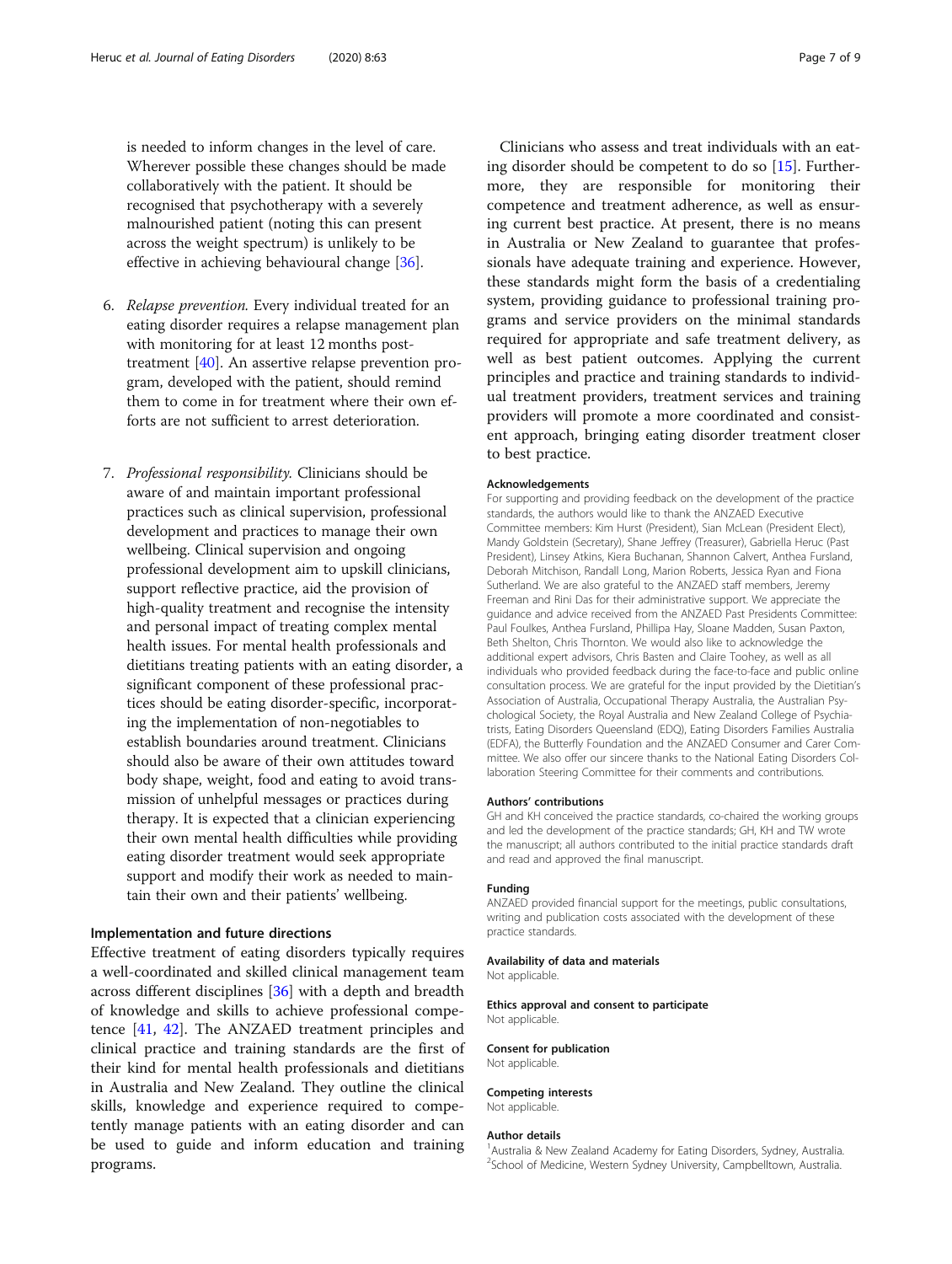<span id="page-7-0"></span><sup>3</sup>Eating Disorders Service, Northern Sydney Local Health District, St Leonards, Australia. <sup>4</sup>School of Psychology, Griffith University, Gold Coast, Australia.<br><sup>5</sup>Eating Disorders Senvice Bobina Private Hospital Bobina. Australia. <sup>6</sup>Cer Eating Disorders Service, Robina Private Hospital, Robina, Australia. <sup>6</sup>Centre for Psychotherapy, Hunter New England Local Health District, Newcastle, Australia. <sup>7</sup>The Swan Centre, Perth, Australia. <sup>8</sup>Nutrition and Dietetics, St Vincent's Hospital, Darlinghurst, Australia. <sup>9</sup>The Boden Collaboration of Obesity, Nutrition, Exercise and Eating Disorders, University of Sydney, Camperdown, Australia. <sup>10</sup>River Oak Health, Brisbane, Australia. <sup>11</sup>Royal Brisbane and Women's Hospital, Brisbane, Australia. <sup>12</sup>Occupational Therapy, School of Health and Social Development, Faculty of Health, Deakin University, Geelong, Australia. 13The Victorian Centre of Excellence in Eating Disorders, Melbourne, Australia. 14Department of General Practice and Primary Health Care, Faculty of Medical & Health Sciences, University of Auckland, Auckland, New Zealand. <sup>15</sup>National Eating Disorders Collaboration, Sydney, Australia. <sup>16</sup>School of Sport, Exercise and Nutrition, College of Health, Massey University, Palmerston North, New Zealand. 17The Mindful Dietitian, Melbourne, Australia. <sup>18</sup>The Redleaf Practice, Sydney, Australia. <sup>19</sup>Eating<br>Disorders Service, Sydney Children's Hospital Network, Sydney, Australia. <sup>20</sup>Blackbird Initiative, Órama Institute, Flinders University, Bedford Park, Australia.

#### Received: 5 August 2020 Accepted: 21 October 2020 Published online: 10 November 2020

#### References

- 1. Hay P, Girosi F, Mond J. Prevalence and sociodemographic correlates of DSM-5 eating disorders in the Australian population. J Eat Disord. 2015;3(1):19.
- 2. Allen KL, Byrne SM, Oddy WH, Crosby RD. DSM–IV–TR and DSM-5 eating disorders in adolescents: prevalence, stability, and psychosocial correlates in a population-based sample of male and female adolescents. J Abnorm Psychol. 2013;122(3):720–32.
- 3. Madden S, Morris A, Zurynski YA, Kohn M, Elliot EJ. Burden of eating disorders in 5-13-year-old children in Australia. Med J Aust. 2009;190(8):410–4.
- 4. Sheehan DV, Herman BK. The psychological and medical factors associated with untreated binge eating disorder. Prim Care Companion CNS Disord. 2015;17(2). [https://doi.org/10.4088/PCC.14r01732.](https://doi.org/10.4088/PCC.14r01732)
- 5. Cardi V, Tchanturia K, Treasure J. Premorbid and illness-related social difficulties in eating disorders: an overview of the literature and treatment developments. Curr Neuropharmacol. 2018;16(8):1122–30.
- 6. Mehler PS, Brown C. Anorexia nervosa medical complications. J Eat Disord. 2015;3(1):11.
- 7. Mehler PS, Rylander M. Bulimia Nervosa medical complications. J Eat Disord. 2015;3(1):12.
- 8. Mitchison D, Hay P, Slewa-Younan S, Mond J. Time trends in population prevalence of eating disorder behaviors and their relationship to quality of life. PLoS One. 2012;7(11):e48450.
- Mond J, Hay P, Rodgers B, Owen C. Quality of life impairment in a community sample of women with eating disorders. Aust N Z J Psychiatry. 2012;46(6):561–8.
- 10. Ágh T, Kovács G, Supina D, Pawaskar M, Herman BK, Vokó Z, et al. A systematic review of the health-related quality of life and economic burdens of anorexia nervosa, bulimia nervosa, and binge eating disorder. Eat Weight Disord. 2016;21(3):353–64.
- 11. Arcelus J, Mitchell AJ, Wales J, Nielsen S. Mortality rates in patients with anorexia nervosa and other eating disorders: a meta-analysis of 36 studies. Arch Gen Psychiatry. 2011;68(7):724–31.
- 12. Deloitte Access Economics. Paying the price: the economic and social impact of eating disorders in Australia. Sydney: Deloitte Access Economics; 2012.
- 13. Garner DM. latrogenesis in anorexia nervosa and bulimia nervosa. Int J Eat Disord. 1985;4(4A):701–26.
- 14. Strober M, Johnson C. The need for complex ideas in anorexia nervosa: why biology, environment, and psyche all matter, why therapists make mistakes, and why clinical benchmarks are needed for managing weight correction. Int J Eat Disord. 2012;45(2):155–78.
- 15. Spotts-De Lazzer A, Muhlheim L. Eating disorders and scope of competence for outpatient psychotherapists. Pract Innov. 2016;1(2):89.
- 16. The Butterfly Foundation. National agenda for eating disorders 2017 to 2022: Establishing a baseline of evidence-based care for any Australian with or at risk of an eating disorder. Sydney: The Butterfly Foundation; 2018. Available from: [https://www.nedc.com.au/research-and-resources/show/](https://www.nedc.com.au/research-and-resources/show/national-agenda-for-eating-disorders-establishing-a-baseline-of-evidence-based-care-for-any-australian-with-or-at-risk-of-an-eating-disorder)

[national-agenda-for-eating-disorders-establishing-a-baseline-of-evidence](https://www.nedc.com.au/research-and-resources/show/national-agenda-for-eating-disorders-establishing-a-baseline-of-evidence-based-care-for-any-australian-with-or-at-risk-of-an-eating-disorder)[based-care-for-any-australian-with-or-at-risk-of-an-eating-disorder.](https://www.nedc.com.au/research-and-resources/show/national-agenda-for-eating-disorders-establishing-a-baseline-of-evidence-based-care-for-any-australian-with-or-at-risk-of-an-eating-disorder)

- 17. National Eating Disorders Collaboration. National Practice Standards for eating disorders. Sydney: National Eating Disorders Collaboration; 2018.
- 18. Hurst K, Heruc G, Thornton C, Freeman J, Fursland A, Knight R, et al. ANZAED practice and training standards for mental health professionals providing eating disorder treatment. J Eat Disord. [https://doi.org/10.1186/](https://doi.org/10.1186/s40337-020-00333-0)  $540337-020-00333-0$
- 19. Heruc G, Hart S, Stiles G, Fleming K, Casey A, Sutherland F, et al. ANZAED practice and training standards for dietitians providing eating disorder treatment. J Eat Disord. <https://doi.org/10.1186/s40337-020-00334-z>.
- 20. Milos G, Spindler A, Schnyder U, Fairburn CG. Instability of eating disorder diagnoses: prospective study. Br J Psychiatry. 2005;187(6):573–8.
- 21. Pasi P, Pauli D. Systemic treatment of eating disorders. Praxis. 2019;108(14): 905–10.
- 22. Schmidt U, Brown A, McClelland J, Glennon D, Mountford VA. Will a comprehensive, person-centered, team-based early intervention approach to first episode illness improve outcomes in eating disorders? Int J Eat Disord. 2016;49(4):374–7.
- 23. Hilbert A, Hoek HW, Schmidt R. Evidence-based clinical guidelines for eating disorders: international comparison. Curr Opin Psychiatr. 2017;30(6):423.
- 24. Waller G, Turner H. Therapist drift redux: why well-meaning clinicians fail to deliver evidence-based therapy, and how to get back on track. Behav Res Ther. 2016;77:129–37.
- 25. Cowdrey ND, Waller G. Are we really delivering evidence-based treatments for eating disorders? How eating-disordered patients describe their experience of cognitive behavioral therapy. Behav Res Ther. 2015;75:72–7.
- 26. Kosmerly S, Waller G, Robinson AL. Clinician adherence to guidelines in the delivery of family-based therapy for eating disorders. Int J Eat Disord. 2015; 48(2):223–9.
- 27. Chen E, Cacioppo J, Fettich K, Gallop R, McCloskey M, Olino T, et al. An adaptive randomized trial of dialectical behavior therapy and cognitive behavior therapy for binge-eating. Psychol Med. 2017;47(4):703–17.
- 28. Hibbs R, Rhind C, Leppanen J, Treasure J. Interventions for caregivers of someone with an eating disorder: a meta-analysis. Int J Eat Disord. 2015; 48(4):349–61.
- 29. Vitousek K, Watson S, Wilson GT. Enhancing motivation for change in treatment-resistant eating disorders. Clin Psychol Rev. 1998;18(4):391–420.
- 30. Lambert MJ, Whipple JL, Vermeersch DA, Smart DW, Hawkins EJ, Nielsen SL, et al. Enhancing psychotherapy outcomes via providing feedback on client progress: a replication. Clin Psychol Psychother. 2002;9(2):91–103.
- 31. Vall E, Wade TD. Predictors of treatment outcome in individuals with eating disorders: a systematic review and meta-analysis. Int J Eat Disord. 2015;48(7): 946–71.
- 32. Gowers S, Clark A, Roberts C, Byford S, Barrett B, Griffiths A, et al. A randomised controlled multicentre trial of treatments for adolescent anorexia nervosa including assessment of cost-effectiveness and patient acceptability—the TOuCAN trial. Health Technol Assess. 2010;14(15):1–98.
- 33. House J, Schmidt U, Craig M, Landau S, Simic M, Nicholls D, et al. Comparison of specialist and nonspecialist care pathways for adolescents with anorexia nervosa and related eating disorders. Int J Eat Disord. 2012; 45(8):949–56.
- 34. Pellizzer ML, Waller G, Wade TD. A pragmatic effectiveness study of 10 session cognitive behavioural therapy (CBT-T) for eating disorders: targeting barriers to treatment provision. Eur Eat Disord Rev. 2019;27(5): 557–70.
- 35. American Psychiatric Association. Diagnostic and statistical manual of mental disorders. 5th ed. Arlington, VA: American Psychiatric Publishing; 2013.
- 36. Hay P, Chinn D, Forbes D, Madden S, Newton R, Sugenor L, et al. Royal Australian and new Zealand College of Psychiatrists clinical practice guidelines for the treatment of eating disorders. Aust N Z J Psychiatry. 2014; 48(11):977–1008.
- 37. Kuczmarski RJ, Ogden CL, Guo SS, Grummer-Strawn LM, Flegal KM, Mei Z, et al. 2000 CDC growth charts for the United States: methods and development. Vital Health Stat 11. 2002;(246):1–190.
- 38. Steele AL, Bergin J, Wade TD. Self-efficacy as a robust predictor of outcome in guided self-help treatment for broadly defined bulimia nervosa. Int J Eat Disord. 2011;44(5):389–96.
- 39. Graves TA, Tabri N, Thompson-Brenner H, Franko DL, Eddy KT, Bourion-Bedes S, et al. A meta-analysis of the relation between therapeutic alliance and treatment outcome in eating disorders. Int J Eat Disord. 2017;50(4):323–40.